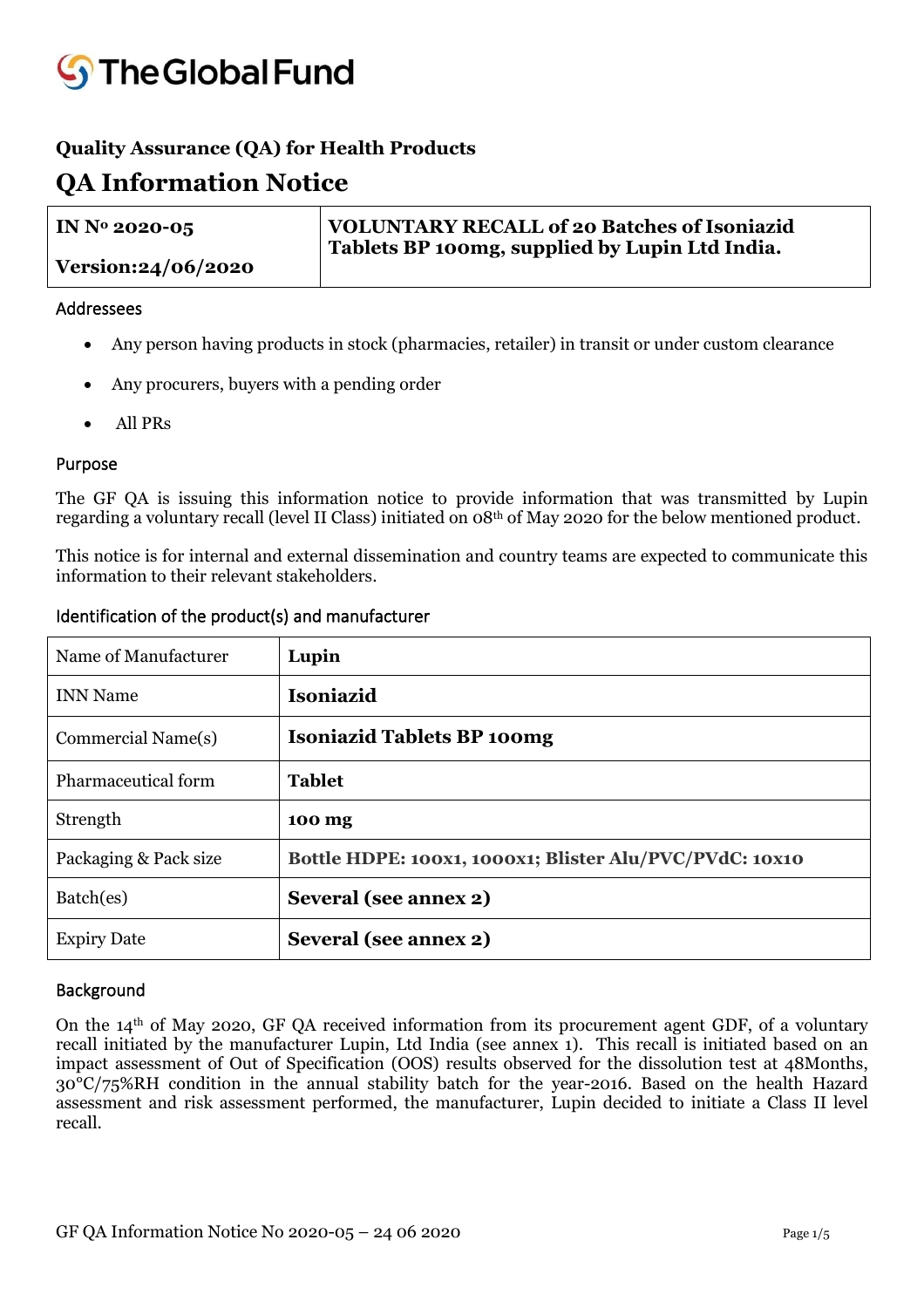

#### Nature of defect(s)

| Details of defect or problem.                                     | OOS results observed in dissolution test in annual<br>stability batch.       |
|-------------------------------------------------------------------|------------------------------------------------------------------------------|
| Is there any evidence or suspicion of a<br>risk to public health? | No concrete evidence of risk for patient. Potential<br>decrease in efficacy. |
| Extent of the problem (eg. how many<br>batches).                  | 20 Batches (see annex 2)                                                     |
| Extent of distribution of the product /<br>batch (es).            | Several (see annex 2)                                                        |
| Number of patients potentially<br>impacted                        | No impacted patients known                                                   |

#### Action/Investigations taken

- Manufacturer identified the countries which were impacted by the OOS and provided the list to GF QA;
- The procurement service agent in charge for TB medicines has supported the recall in sending out the information to the involved recipients.

#### Next Steps

Based on the information available to date and until further notice, the following actions are recommended by GF QA:

- Not to recall at user level;
- To put immediately in quarantine conditions the impacted products at pharmacy and retail level of the supply chain and send it back to wholesaler/regional or central distributors;
- To immediately stop any shipment and further distribution of the impacted product within the supply chain (wholesaler/regional or central distributors);
- To report or confirm to the supplier/procurer the stock put in quarantine conditions;

#### **Contacts**

This IN requires a specific written response from the PR.

PRs should copy GF QA Team on any correspondence regarding the matter for follow-up purposes.

Please direct the respective answers and any questions about this matter to the technical contacts listed below:

| <b>Organisation</b>         | Name / Function                                                                        | <b>E-mail address</b>           |
|-----------------------------|----------------------------------------------------------------------------------------|---------------------------------|
| Global Fund                 | Amelie Darmon, Associate QA Specialist                                                 | Amelie.Darmon@theglobalfund.org |
| <b>Global Drug Facility</b> | Nigorsulton Muzafarova, Lead Product nigorsultonm@stoptb.org<br><b>Quality Officer</b> |                                 |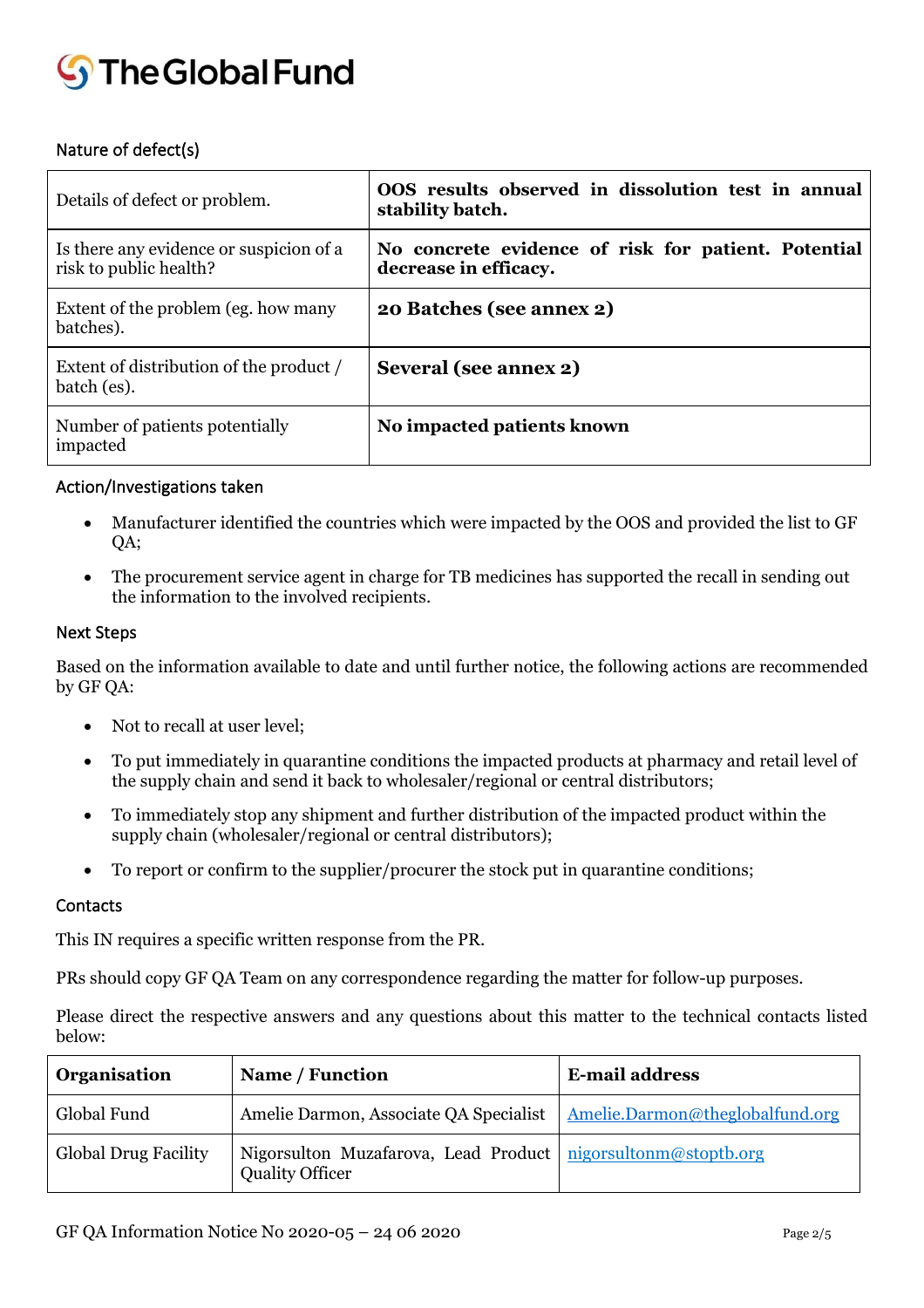

Annex 1: Manufacturer's recall letter

| To<br>Mr. Muhul Jerath                                                                                                                                                                                                                    | Part A: (To be filled by Site OA) |                       |               | Recall /Market withdrawal Ref No.:<br>RCL AVR 2002 |
|-------------------------------------------------------------------------------------------------------------------------------------------------------------------------------------------------------------------------------------------|-----------------------------------|-----------------------|---------------|----------------------------------------------------|
|                                                                                                                                                                                                                                           |                                   |                       |               | Date: $080520$                                     |
| QA and CQA about the stock in hand and returns from the market on a weekly basis for the next 4<br>weeks.<br>Manufacturing site: Autongabad<br>Product Details (Name/<br>Strength/Dosage Pack)                                            | Batch / Lot<br>No.                | Mfg. Date /<br>Expiry | Batch<br>Size | <b>Quantity Released</b><br>for Sale               |
| Isoniarid tablels<br>BP 100mg<br>10x107                                                                                                                                                                                                   |                                   | Refer Attachment-I    |               |                                                    |
|                                                                                                                                                                                                                                           |                                   |                       |               |                                                    |
| Reason for Recall/Market withdrawal:                                                                                                                                                                                                      |                                   |                       |               |                                                    |
| Recall initially for 20 finished product batches.<br>Recall initially for 20 finished product batches.<br>against impact assessment of 006 results<br>observed in dissolution for MSM, 30 c/74 fll<br>condition in annual stability batch |                                   |                       |               |                                                    |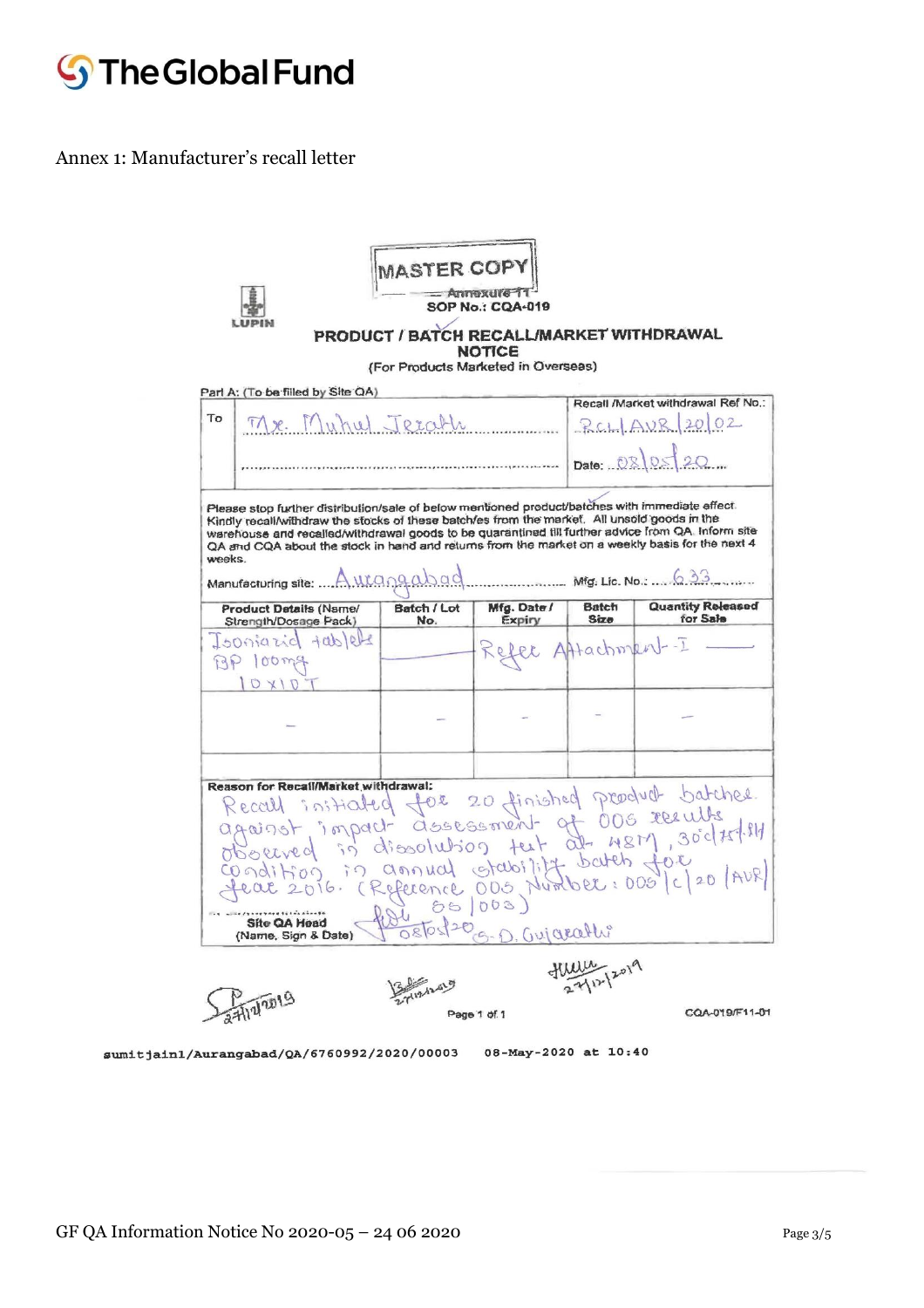## **S**The Global Fund

Annex 2: Manufacturer's distribution list

| 4<br><b>LUPIN</b> | <b>ATTACHMENT - I</b>                                      |                                                                                                        |                                |                           |              |                                 |                                   |                             |                                                                                                         |             |
|-------------------|------------------------------------------------------------|--------------------------------------------------------------------------------------------------------|--------------------------------|---------------------------|--------------|---------------------------------|-----------------------------------|-----------------------------|---------------------------------------------------------------------------------------------------------|-------------|
|                   |                                                            |                                                                                                        |                                |                           |              | <b>LIST OF IMPACTED BATCHES</b> |                                   |                             |                                                                                                         |             |
| <b>Title</b>      |                                                            |                                                                                                        | BP 100 mg                      |                           |              |                                 |                                   |                             | Investigation report for observed out of specification results in Dissolution test of Isoniazid Tablets |             |
|                   | <b>Name of Product</b>                                     |                                                                                                        | Isoniazid Tablets BP 100 mg    |                           |              |                                 | <b>Reference Document No.</b>     |                             | OOS/C/20/AUR/SS/003                                                                                     |             |
|                   | <b>Batch Size</b>                                          |                                                                                                        | 140.400 Kg = 1,200,000 Tablets |                           |              | Mfg. Lic. No.                   |                                   | 633                         |                                                                                                         |             |
|                   |                                                            | <b>Product Details</b><br><b>SFG</b><br>(Name/ Strength/<br><b>Dosage Pack)</b><br><b>Batch</b><br>No. |                                | Batch / Lot No.           |              | Mfg. Date /<br><b>Expiry</b>    | <b>Quantity to</b><br>be released | <b>Batch</b><br><b>Size</b> |                                                                                                         |             |
| Sr.<br>No.        |                                                            |                                                                                                        |                                | FG<br><b>Batch</b><br>No. | Mfg.<br>Date | Exp.<br>Date                    | for Sale<br>(Box)                 |                             | <b>Market</b>                                                                                           |             |
|                   |                                                            |                                                                                                        |                                |                           |              |                                 | 290                               |                             | Mozambique                                                                                              |             |
|                   |                                                            |                                                                                                        |                                |                           |              |                                 | 345                               |                             | Togo                                                                                                    |             |
| 1                 | Isoniazid 100mg                                            |                                                                                                        | A601119                        | A601150                   | Feb-16       | $Jan-21$                        | 150                               |                             | Ghana                                                                                                   |             |
|                   | <b>10X10T GDF</b>                                          |                                                                                                        |                                |                           |              |                                 | 839                               |                             | Sri Lanka                                                                                               |             |
|                   |                                                            |                                                                                                        |                                |                           |              |                                 | 2,400                             |                             | Uruguay                                                                                                 |             |
|                   |                                                            |                                                                                                        |                                |                           |              |                                 | 7,676                             |                             | Nigeria                                                                                                 |             |
| 2                 | Isoniazid 100mg<br>10X10T GDF                              |                                                                                                        | A602498                        | A602597                   | Apr-16       | <b>Mar-21</b>                   | 11,341                            |                             | Mozambique                                                                                              |             |
| 3                 | Isoniazid 100mg<br>10X10T GDF                              |                                                                                                        | A602499                        | A602598                   | Apr-16       | Mar-21                          | 11,645                            |                             | Mozambique                                                                                              |             |
| 4                 | Isoniazid 100mg<br>10X10T GDF                              |                                                                                                        | A602500                        | A602599                   | Apr-16       | $Mar-21$                        | 11,830                            |                             | Mozambique                                                                                              |             |
| 5                 | Isoniazid 100mg<br>10X10T GDF                              |                                                                                                        | A602501                        | A602763                   | Apr-16       | Mar-21                          | 11,863                            |                             | Mozambique                                                                                              |             |
|                   |                                                            |                                                                                                        | A602588                        |                           |              |                                 | 973                               |                             | Moldavia                                                                                                |             |
|                   |                                                            |                                                                                                        |                                |                           |              |                                 | 165                               |                             | Kosovo                                                                                                  |             |
| 6                 | Isoniazid 100mg<br>10X10T GDF                              |                                                                                                        |                                | A602779                   | Apr-16       | Mar-21                          | 4,836                             |                             | Afghanistan                                                                                             |             |
|                   |                                                            |                                                                                                        |                                |                           |              |                                 | 180                               |                             | Congo                                                                                                   |             |
|                   |                                                            |                                                                                                        |                                |                           |              |                                 | 2,063                             |                             | Togo                                                                                                    |             |
| $\overline{7}$    | <b>Isoniazid Tablets</b><br>100mg 10 X 10T -<br><b>ROW</b> |                                                                                                        | A602588                        | A602780                   | Apr-16       | <b>Mar-21</b>                   | 3,500                             |                             | Camroon                                                                                                 |             |
| 8                 | <b>ISONIAZID 100MG</b><br><b>10X10T GDF</b>                |                                                                                                        |                                | A604487                   | Aug-16       | $Jul-21$                        | 10,144                            | 1.200,000                   | Afghanistan                                                                                             |             |
| 9                 | <b>Isoniazid Tablets</b><br>100mg 10 X 10T -<br><b>ROW</b> |                                                                                                        | A604418                        | A604514                   | Aug-16       | <b>Jul-21</b>                   | 1,200                             | <b>Tablets</b>              | France                                                                                                  |             |
|                   |                                                            |                                                                                                        |                                |                           |              |                                 | 22                                |                             | <b>Ivory Coast</b>                                                                                      |             |
|                   | Isoniazid 100mg                                            |                                                                                                        |                                |                           |              | $Jul-21$                        | 150                               |                             | Ghana                                                                                                   |             |
| 10                | <b>10X10T GDF</b>                                          |                                                                                                        |                                | A604419                   | A604488      | Aug-16                          |                                   | 1,097                       |                                                                                                         | Malawi      |
|                   |                                                            |                                                                                                        |                                |                           |              |                                 |                                   | 10,095                      |                                                                                                         | Afghanistan |
| 11                | Isoniazid 100mg                                            |                                                                                                        | A604420                        | A604735                   | Aug-16       | $Jul-21$                        | 880                               |                             | Malawi                                                                                                  |             |
|                   | 10X10T GDF                                                 |                                                                                                        |                                |                           |              |                                 | 10,629                            |                             | Cambodia                                                                                                |             |
| 12                | Isoniazid 100mg                                            |                                                                                                        | A604421                        | A604736                   | Aug-16       | $Jul-21$                        | 5,539                             |                             | Haiti                                                                                                   |             |
|                   | 10X10T GDF                                                 |                                                                                                        |                                |                           |              |                                 | 6,371                             |                             | Cambodia                                                                                                |             |
| 13                | Isoniazid 100mg<br>10X10T GDF                              |                                                                                                        | A604699                        | A604883                   | Aug-16       | $Jul-21$                        | 11,685                            |                             | Haiti                                                                                                   |             |
|                   |                                                            |                                                                                                        |                                |                           |              |                                 | 50                                |                             | Burundi                                                                                                 |             |
|                   |                                                            |                                                                                                        |                                |                           |              |                                 | 150                               |                             | <b>Bhutan</b>                                                                                           |             |
|                   |                                                            |                                                                                                        |                                |                           |              | 200                             |                                   | Israel                      |                                                                                                         |             |
|                   |                                                            |                                                                                                        |                                |                           |              |                                 | 5,435                             |                             | Haiti                                                                                                   |             |
|                   | Isoniazid 100mg                                            |                                                                                                        |                                | $Jul-21$                  | 1,292        |                                 | <b>Burkina Faso</b>               |                             |                                                                                                         |             |
| 14                | 10X10T GDF                                                 |                                                                                                        | A604700                        | A604884                   | Aug-16       |                                 | 684                               |                             | <b>TCHAD</b>                                                                                            |             |
|                   |                                                            |                                                                                                        |                                |                           |              |                                 | 100                               |                             | Congo                                                                                                   |             |
|                   |                                                            |                                                                                                        |                                |                           |              |                                 | 2,690                             |                             | Haiti                                                                                                   |             |
|                   |                                                            |                                                                                                        |                                |                           |              |                                 | 10                                |                             | Maldives                                                                                                |             |
|                   |                                                            |                                                                                                        |                                |                           |              |                                 | 1,100                             |                             | East Timor                                                                                              |             |

Page 1 of 2